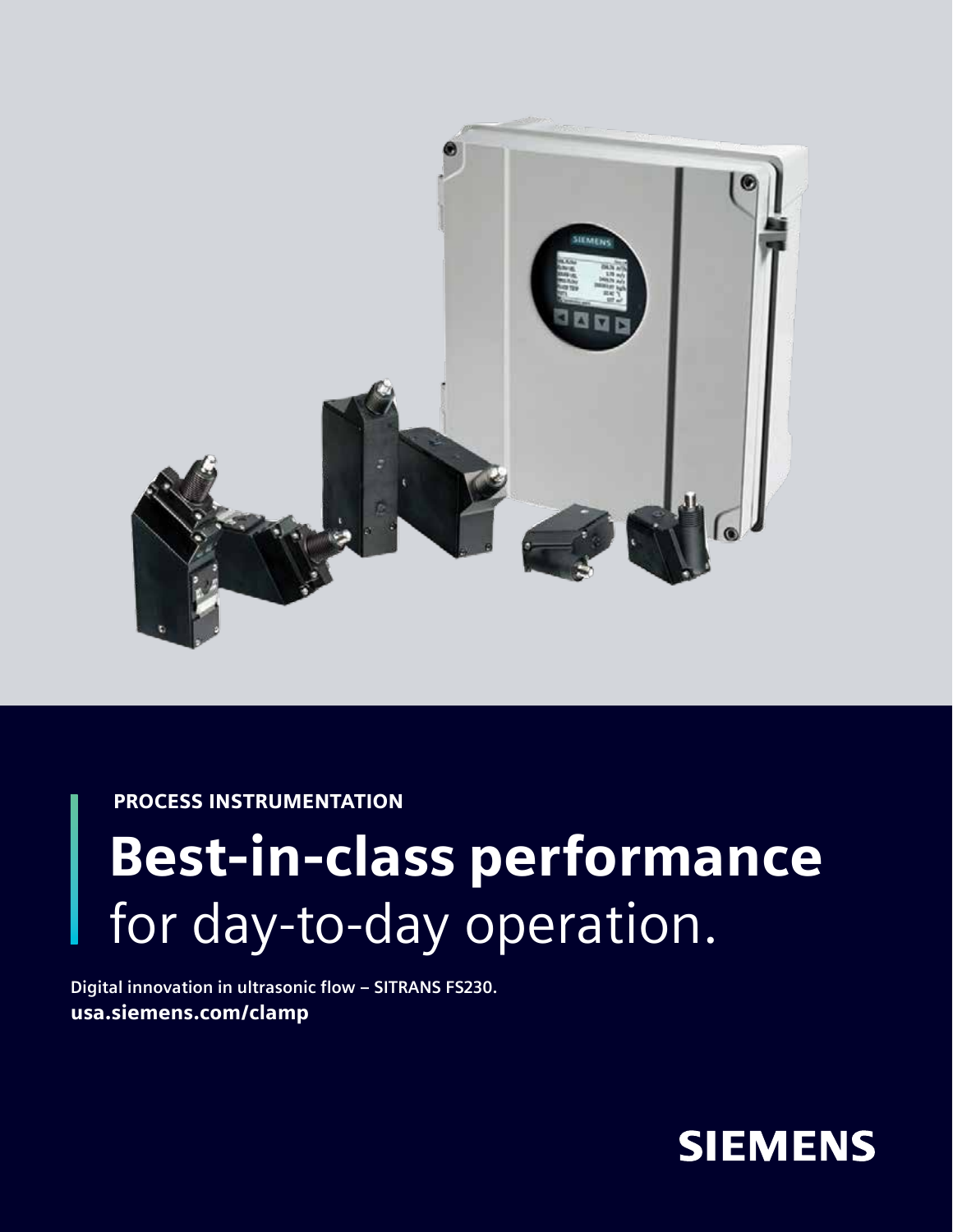### **Digitize** your productivity.

For the process industries, change is one of very few constants – making it challenging to stay profitable and ahead of the competition. To succeed you need high-performance instrumentation solutions that maximize the efficiency of your processes while minimizing operational expenses.

Building upon decades of experience in the field of ultrasonic flow measurement, Siemens has developed a state-ofthe-art and cost-effective solution for virtually any liquid or gas application: the SITRANS FS230.

As one of the world's first digital clamp-on ultrasonic flowmeters, the FS230 harnesses the power of digital signal processing to bring you marketleading accuracy, noise immunity and reliability.

**The FS230 simplifies and optimizes your day-to-day operation with an unparalleled data update rate, superior user-friendliness and a leading variety of options for customization, securing the highest measurement quality at the lowest cost.**

In selecting Siemens as your preferred technology partner, you are ensured full system integration and aroundthe-clock technical service from our global network of instrumentation and automation experts 7 days a week. Siemens is the world's single-source leader of automation products engineered and manufactured for all industrial sectors.

With the SITRANS FS230, ultrasonic flow measurement has never been easier – or more innovative.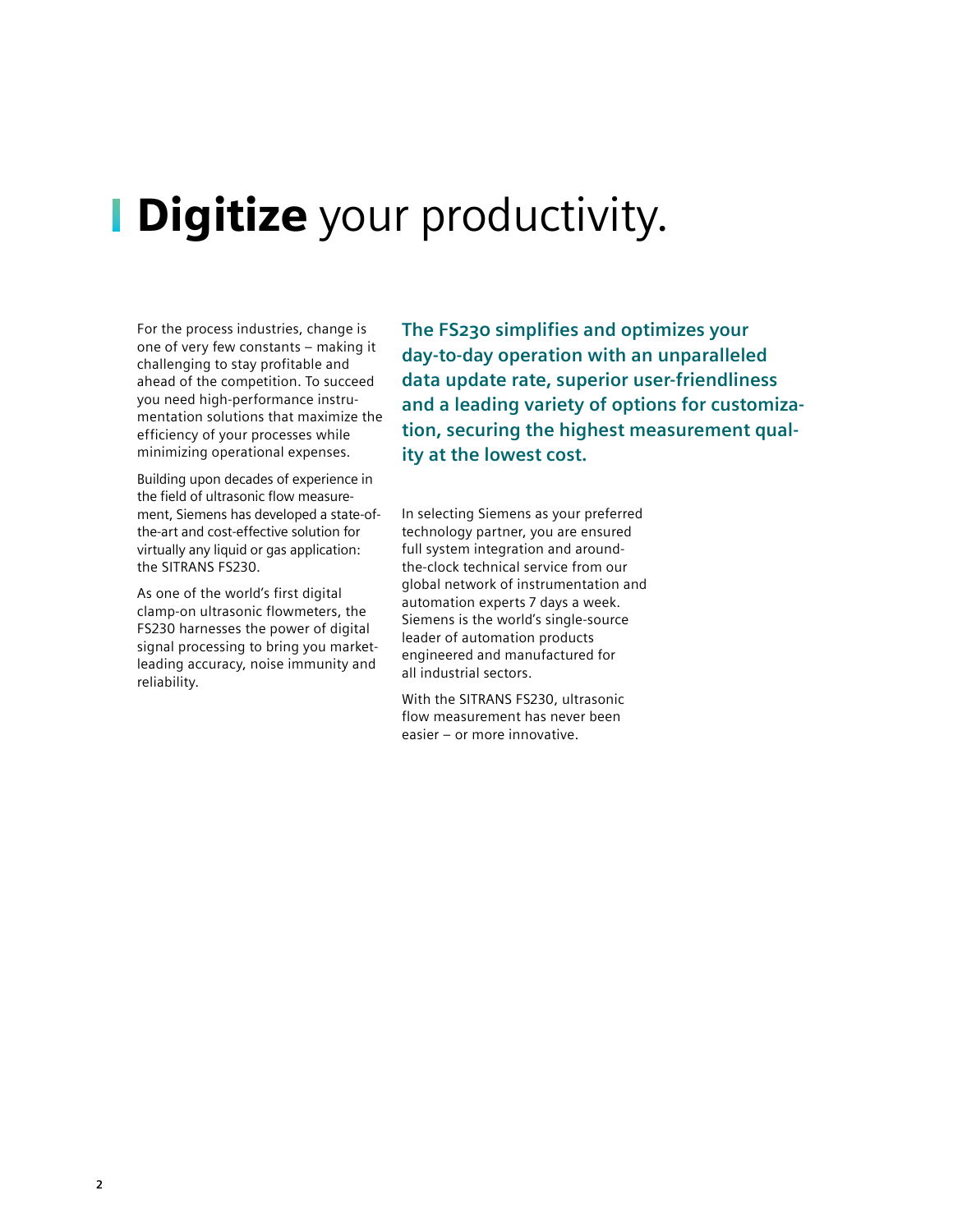**Siemens is a pioneer in the use of Lamb wave sensors for flow measurement. Our WideBeam® transit-time technology increases accuracy by reducing sensitivity to any changes in the fluid.**

U

**See how ultrasonic measurement works.**



40

FLOW VELOC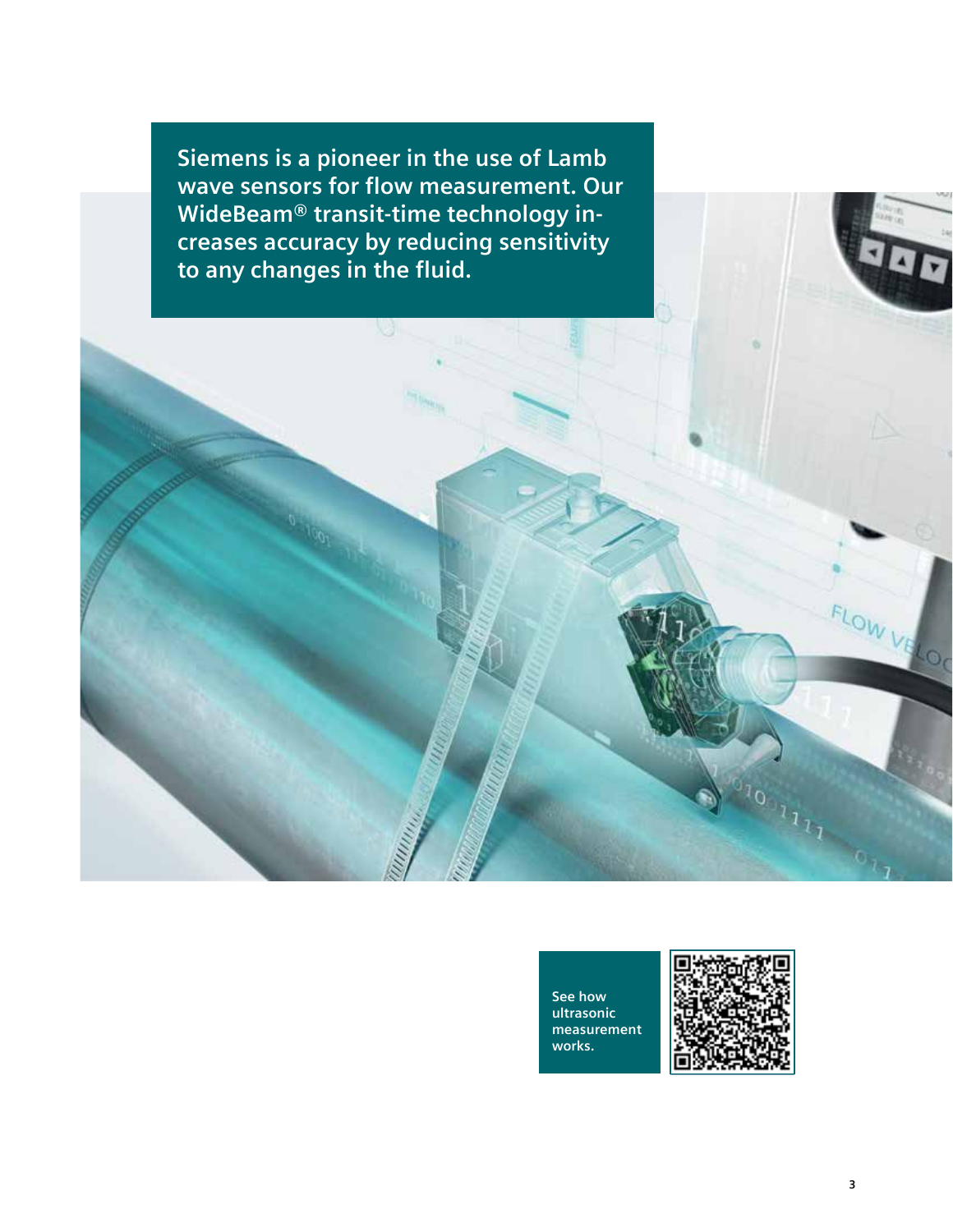### The future is digital – making better decisions faster.

Digitalization is one of the most effective ways for the process industries to improve competitiveness. It allows decisions of neverbefore-seen quality to be made: fast, well-founded and based on facts. This creates new possibilities for systematic plant optimization throughout the entire life cycle. And it is precisely in this area that Siemens supports you – as an experienced partner and pioneer in the area of digitalization.

Today's digital revolution is opening exciting new doors for the process industries. By enhancing the flexibility and efficiency of manufacturing without any loss of quality, digitalization empowers companies to reduce time-to-market and gain a competitive edge.

Intelligent devices and systems generate valuable data with the potential to improve process transparency and enable smarter choices. Leveraged properly, this wealth of information makes it possible to maximize your plant's efficiency, respond more quickly to customer needs and boost your bottom line.

Having pioneered concepts like Totally Integrated Automation, Siemens is a driving and trendsetting force behind the movement toward digitalization in manufacturing. Our experience, know-how and portfolio of integrated solutions help to generate performance improvements across the entire value chain – starting on field level with digitally based process instrumentation.

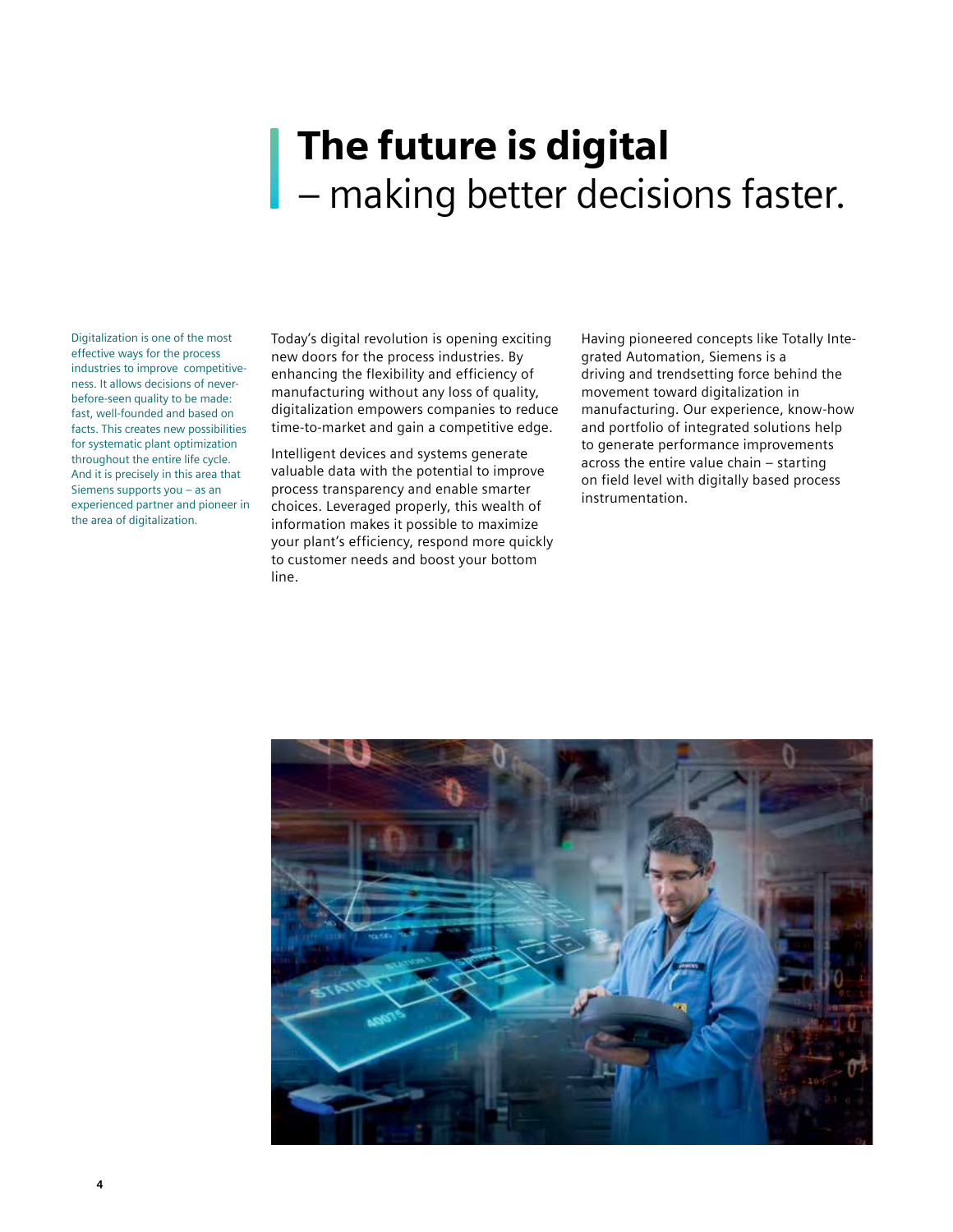Digitalization empowers the process industries to reduce time-tomarket as well as energy and resource consumption. Join the digital revolution with intelligent instrumentation like the SITRANS FS230.

### **Minimize errors and maximize stability**

One of the first digital clamp-on ultrasonic flowmeters on the market, the SITRANS FS230 digitizes the signal very early in the measurement process for a high signal-tonoise ratio, enhanced measurement accuracy and reduced susceptibility to electromagnetic noise. As a result, it meets the most stringent electromechanical compatibility (EMC) standards worldwide.

The 100 Hz update rate from the digital sensor interface to the transmitter and PLC makes it possible for the FS230 to detect even small, rapid changes in flow – changes typically averaged by analog devices. The high-speed update rate also allows for smaller calibration facilities and the possibility to calibrate with shorter volume runs.

### **Stay fully connected**

The USB port and SIMATIC PDM compatibility make for easy access to all commissioning and operational data via any PC, without interrupting your processes. And the FS230 can be directly integrated into any process control system via HART or Modbus communication to enable plant-wide automation and optimization.

**More about Siemens digital solutions.**



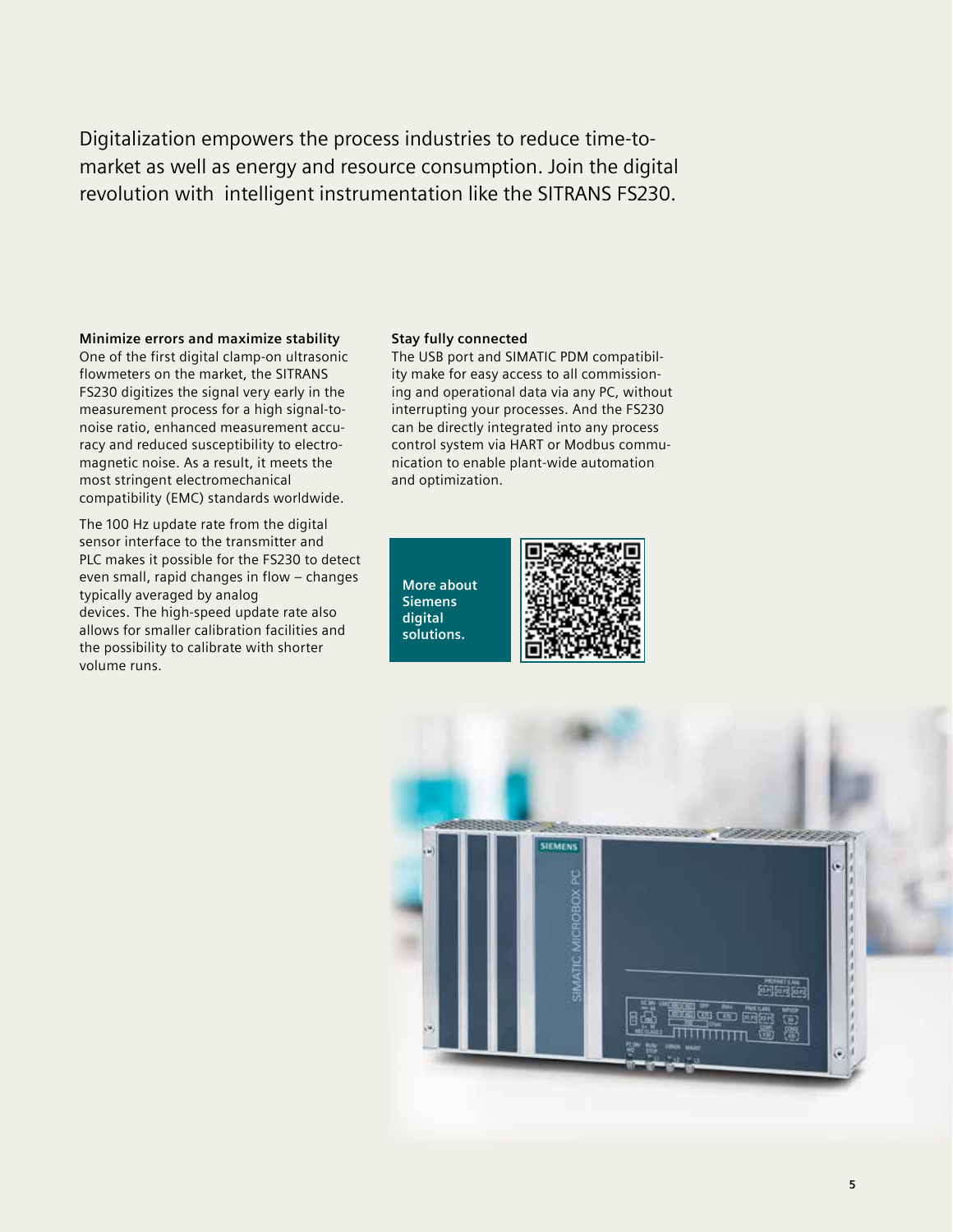# SITRANS FS230 – the versatile top performer.

The SITRANS FS230 flow meter has been designed to deliver market-leading accuracy and data update speed while also ensuring unmatched noise immunity and simplicity in use. Based on a digital platform and driven by a powerful measurement algorithm, the FS230 features a range of innovations to enhance your operational efficiency.

### **Ingenuity for high precision and reliability**

At the heart of the meter is the PerformancePLUS<sup>™</sup> algorithm for fast and reliable signal processing, and the Digital Sensor Link (DSL), which digitizes the ultrasonic signal at the earliest stage of measurement for a strong signal-to-noise ratio.

The results: high accuracy of 0.5 to 1% of flow rate and repeatability of 0.25% according to ISO 11631 along with a very stable zero point and high resistance to process noise.

The 100 Hz data refresh brings you the ultimate in diagnostic and error handling efficiency, while the intelligent pipe configuration menu optimizes sensor placement and compensates effectively for various application conditions, including flow profile anomalies.

#### **Simple to use**

Experience easy handling with a large, fully graphical display. Intuitive navigation, a built-in pipe configuration menu and multiple setup wizards offer you full support from the very first moment.



### **Service in a flash**

Enjoy the benefits of the innovative SensorFlash®. In addition to storing all settings, calibration data and certificates, it provides comprehensive audit trails with quick information transfer for more efficient service and less downtime.



#### **Fully customizable**

Take advantage of a broad range of programmable I/O, communication, FM approved hazardous area approval – then configure your alarms, 3 totalizers and up to 6 different views at once.

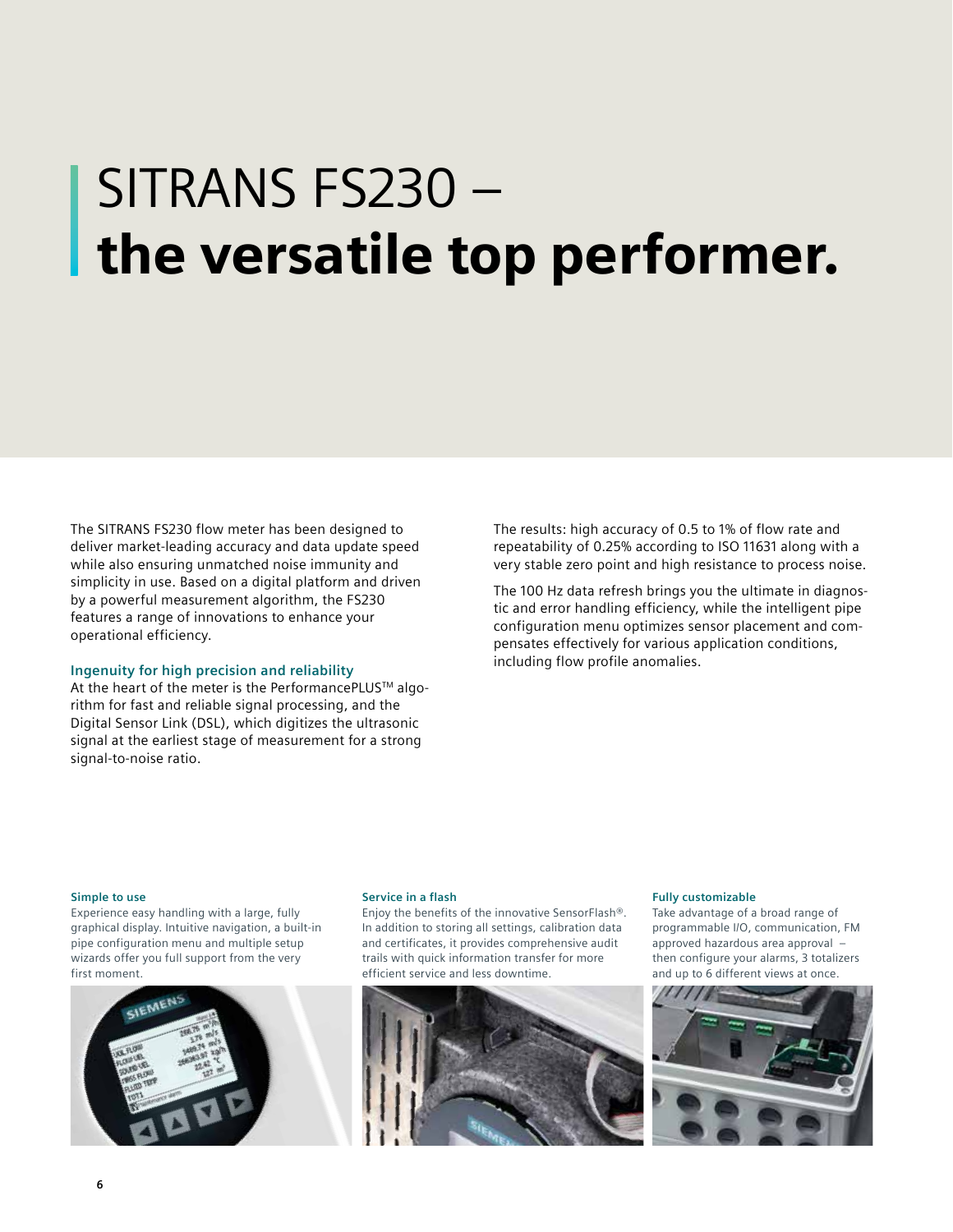



#### **Rapid response time**

**Unique support tools and tailoring** 

The SITRANS FS230 offers user-friendliness and customization options at every stage of installation, commissioning and day-to-day operation.

The SensorFlash® microSD card gives you access to all product data, certificates, operating instructions and audit trails directly from a PC or via the transmitter's USB port, and also makes it easy to transfer settings between devices.

The graphical interface features intuitive menu navigation with the ability to display up to 6 user-configurable parameters on the same screen, along with a comprehensive set of diagnostic tools to improve your monitoring ability and streamline your operations.

### **In addition, the FS230 brings you:**

- Low power consumption of only 10 W for improved energy efficiency
- Easily accessible USB user interface for quick servicing and minimized downtime
- Compliance with current electromechanical compatibility (EMC) standards
- Optional commissioning and other service packages from Siemens experts, with straightforward ordering directly from the PIA Life Cycle Portal

Enhance your measurement precision and reliability with the best-in-class 100 Hz data update rate – enabling fast detection of and response to even the smallest changes in your flow process.

### **SITRANS FS230 wall-mount transmitter**

| Configuration    | Wall-mount enclosure, 1- or 2-path                                                 |
|------------------|------------------------------------------------------------------------------------|
| Communication    | HART 7.5 or Modbus; compatible with SIMATIC PDM                                    |
| Material         | Aluminum                                                                           |
| Enclosure rating | IP66/67, NEMA 4X                                                                   |
| IIO              | Up to 6 channels combining analog, relay or digital outputs and binary input + RTD |
| Display          | Fully graphical display, 240 x 160 pixels                                          |
| Power supply     | 24 to 90 V DC, 100 to 240 V AC (universal power supply)                            |
|                  |                                                                                    |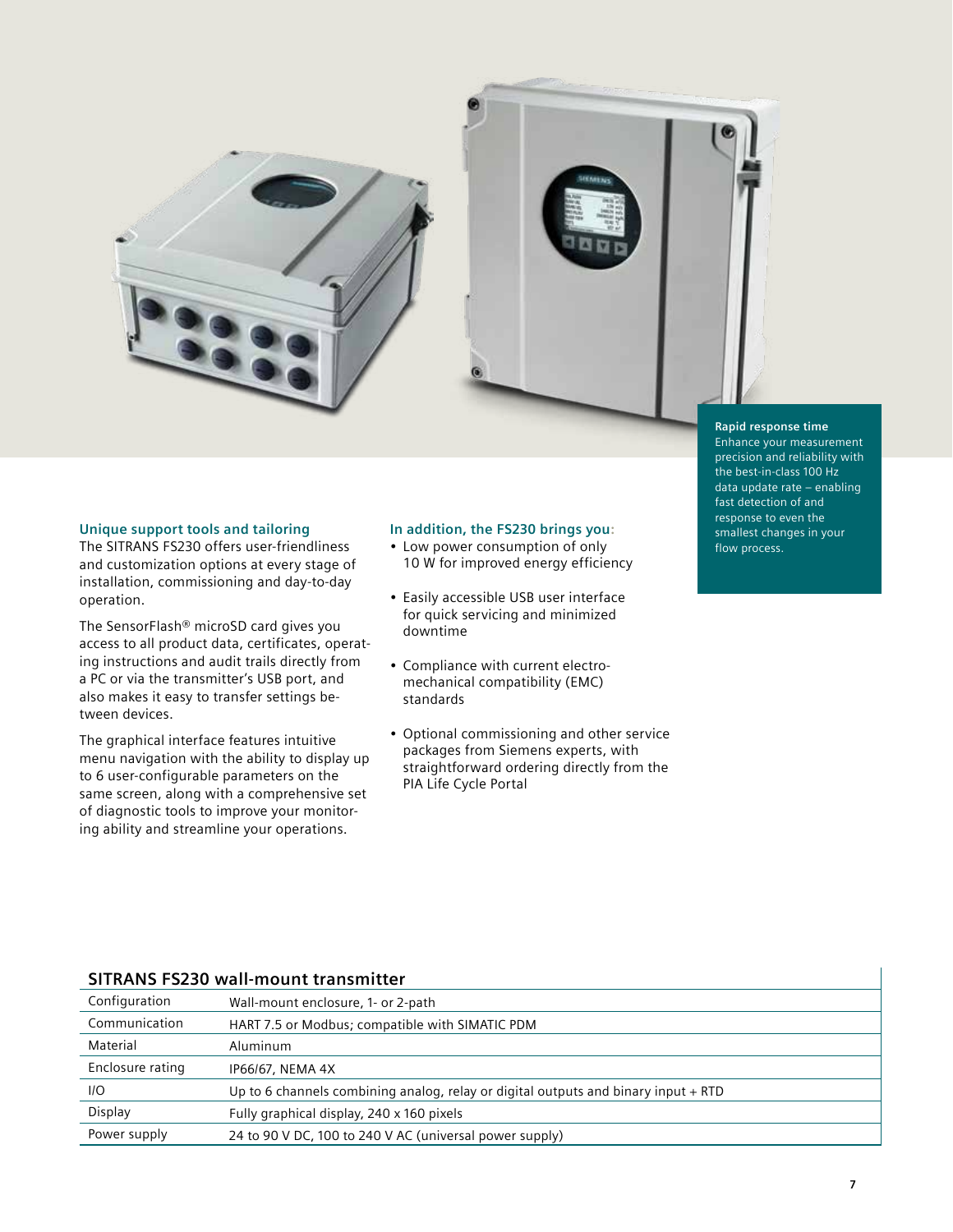## Exceptional performance and outstanding cost savings. With the SITRANS FS230, you never need to compromise.

By combining an innovative transmitter with dependable SITRANS FSS200 sensors, Siemens has developed an exceptional clamp-on ultrasonic flow solution: the SITRANS FS230. The FS230 offers outstanding cost savings without sacrificing the high levels of accuracy and reliability required to run your processes at peak efficiency.

To cover the widest possible range of applications and challenges, Siemens offers 3 different types of clamp-on ultrasonic sensors in multiple sizes: WideBeam® (High Precision), Universal and High Temperature.

### **The WideBeam® advantage**

Siemens has WideBeam® transit-time sensor technology to improve signal detection. It increases measurement accuracy by using the resonant frequency of the pipe to transmit ultrasonic waves through the flowing liquid, with the pipe wall acting as a waveguide.

WideBeam® produces a particularly strong, focused signal that optimizes the signal-to-noise ratio, reduces sensitivity to changes in temperature, density or viscosity and resists the effects of beam blowing.

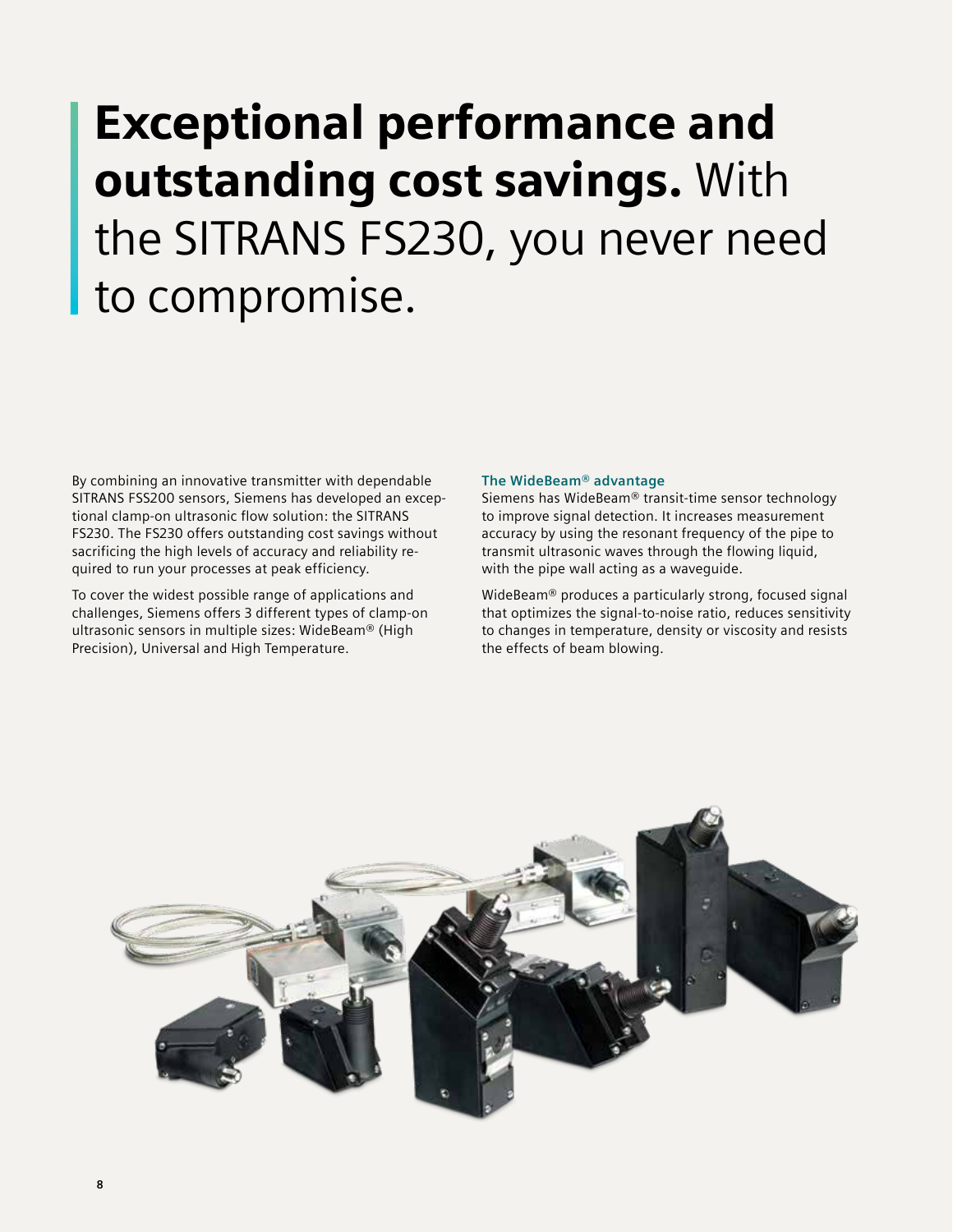

SITRANS FSS200 clamp-on ultrasonic sensors are easy to install and require virtually no maintenance since they never come into contact with the medium.

### **High precision, low maintenance**

Not only does the SITRANS FS230 flow system feature market-leading accuracy of 0.5 to 1% of flow rate for liquids and gases, but it's also capable of handling applications containing up to 12% aeration or suspended solids as well as wet gas conditions without any significant reduction in performance. Typical applications include wastewater treatment, paper manufacturing, liquid and gas hydrodynamical processing and transport, many processes that involve mixing, and meter checking as well as pipeline metering and lost and accounted for flow analysis.

Unlike most other flow measurement technologies, the FS230 keeps your cost of ownership low since the sensors never touch the medium, have no moving parts and can be mounted easily on liquid flow pipe sizes as large as 394" and 13.5m (30" or larger) gas pipe sizes without any process downtime. This makes the FS230 a perfect choice for flow measurement on existing pipelines as well as for corrosive, toxic or high-pressure flows.

### **With the SITRANS FS230 you also get:**

- High turndown ratio to ensure consistent measurement across a wide range of flow rates
- Multiple path configuration options for increased accuracy, particularly in less-than-ideal piping geometry
- Bidirectional flow capability without the need for multiple meters or user intervention
- No pressure drop, which reduces energy usage and minimizes drag on pumping systems

**See how easy installation can be.**



| <b>SITRANS FSS200 sensors</b> | WideBeam <sup>®</sup>                                                                                                   | Universal                                                                                                               | <b>High Temperature</b> |  |
|-------------------------------|-------------------------------------------------------------------------------------------------------------------------|-------------------------------------------------------------------------------------------------------------------------|-------------------------|--|
| Installation (architecture)   | Clamp-on                                                                                                                |                                                                                                                         |                         |  |
| Media                         | Conductive and non-conductive liquids and gases                                                                         |                                                                                                                         |                         |  |
| Pipe sizes                    | 0.5" to 394" (0.5 - 530" or larger) for gas                                                                             |                                                                                                                         |                         |  |
| Sensor materials              | Size C/D - Polyetherimide, stain-<br>less steel<br>Size A/B - Polyetherimide, stain-<br>less steel, aluminum (optional) | Size C/D/E - Polyetherimide,<br>stainless steel<br>Size A/B - Polyetherimide, stain-<br>less steel, aluminum (optional) | Stainless steel         |  |
| Temperature range             | -40 to 250 $\degree$ F                                                                                                  | -40 to 250 $\degree$ F                                                                                                  | -40 to 450 °F           |  |
| Pipe material                 | Steel and carbon steel                                                                                                  | Most non-steel                                                                                                          | Steel and non-steel     |  |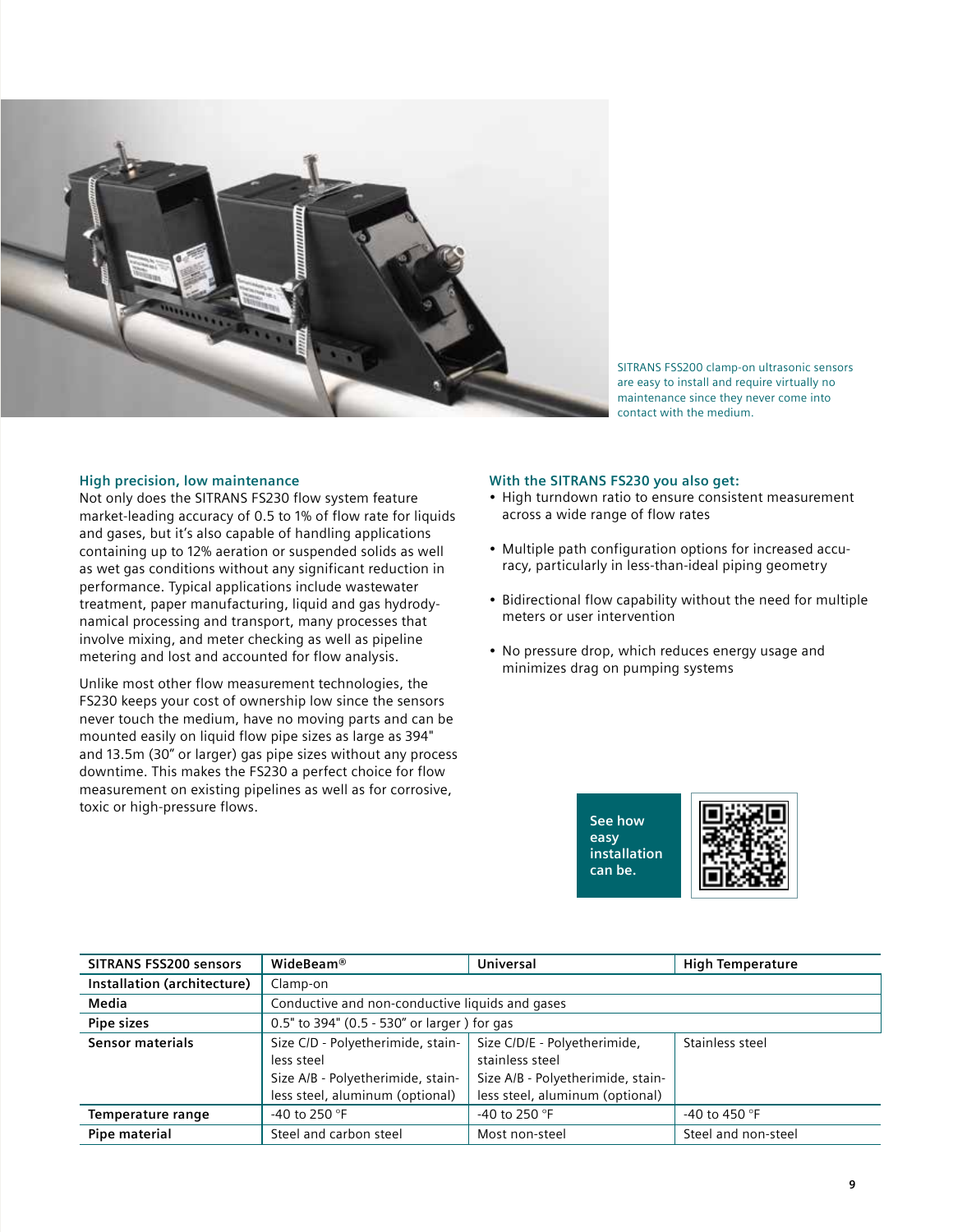## Built-in flexibility for every industry.

### **Business is based on trust**

A successful partnership has many facets. Being there when you're needed. Providing support even in the toughest situations. Adapting to meet changing priorities.

Siemens has all of the qualities that make us a reliable partner. And the results speak for themselves: dependable solutions tailored precisely to your requirements.

Maintaining quality control. Keeping operating and usage costs to a minimum. Protecting public safety. Liquid and gas flow measurement serves a variety of critical roles for the process industries – and the SITRANS FS230 is up for the challenges faced by a broad array of industries, including water and wastewater, HVAC and power, hydrocarbon, food and beverage, pharmaceutical, chemi- cal, mining, and pulp and paper.

### **Cost-reducing simplicity – Water and wastewater**

The versatile SITRANS FS230 can be installed on any pipe size and material. Its accurate, non-intrusive volumetric measurement helps to reduce water wastage and better comply with strict regulations while also benefiting you with significant cost savings. The nonintrusive sensors make installation simple, with no need for pipe alterations or process shutdown.

Key application areas for the FS230 include raw and potable water, low-flow chemical dosing, raw sewage and effluent, mixed liquor and sludges, consumption monitoring, billing, and plant testing and surveying.

### **Optimized energy efficiency – HVAC and power**

Its rugged design and innovative engineering enable the SITRANS FS230 to provide precise measurements even in installations with low flow rates. The FS230 can be further optimized by using the pipe configuration menu or by applying the dual-path function to improve performance in convoluted piping configurations.

Within the HVAC industry, key application areas for the FS230 include district heating and cooling, hot and chilled water sub-metering, condensate water, thermal storage and lake source cooling. The FS230 also supports many power industry applications such as coolant, hydroelectricity, penstocks and nuclear feed water.



**10**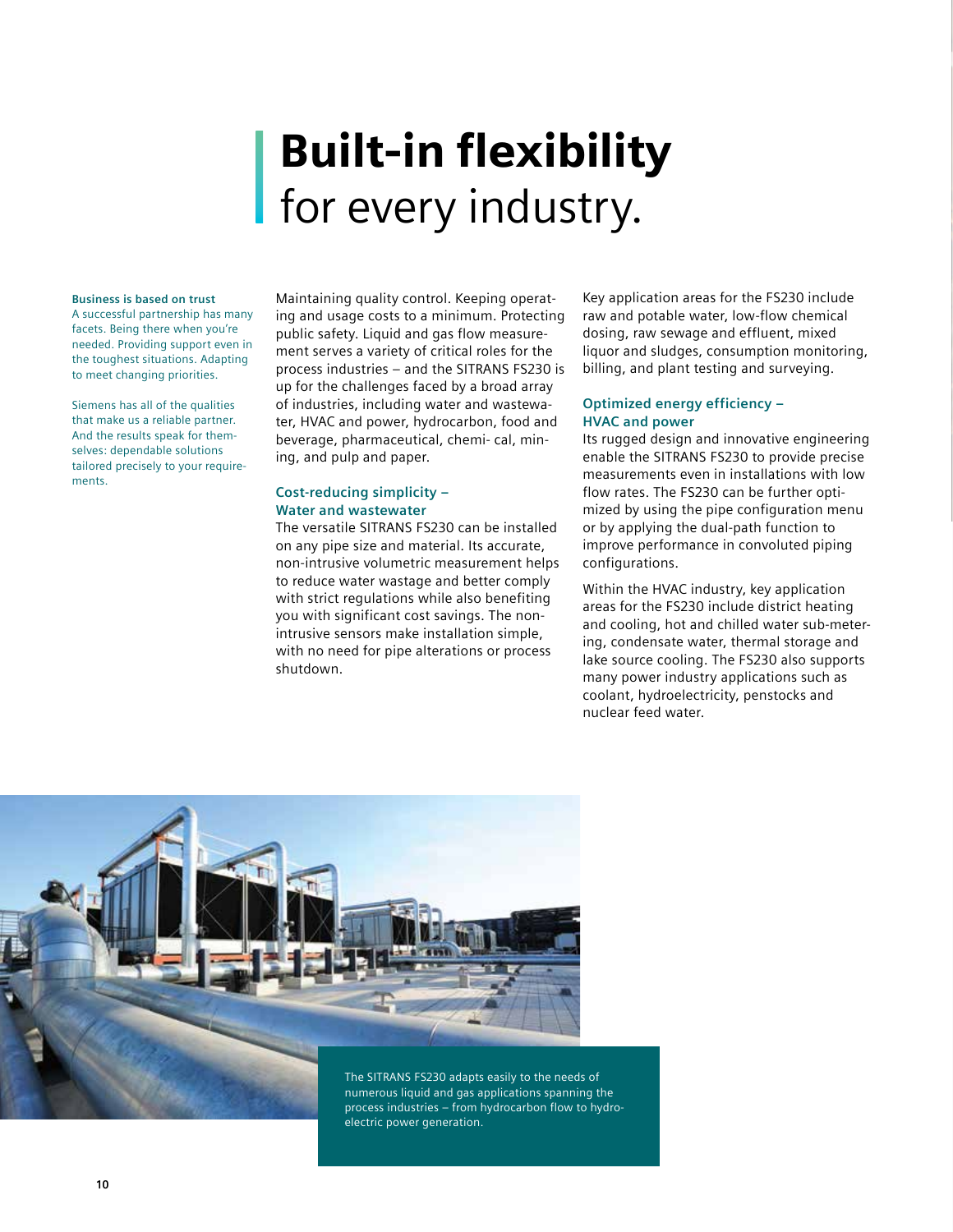

### **Precision and safety – Hydrocarbon industry**

Featuring high measurement accuracy, rugged design and best-in-class Ex approvals, the SITRANS FS230 is built to meet the toughest demands of the hydrocarbon industry. Other distinct advantages include scraper and interface detection, advanced diagnostic functions, high-speed 100 Hz signal processing, measurement of standard/ normal or gross volume flow, operation on a wide range of pipe sizes and HART or Modbus communication options.

For additional verification purposes in the gas industry, a speed of sound calculation in compliance with the American Gas Association's AGA-10 standard is incorporated into the software. An internal AGA-9 compliant table for fixed gas composition is also available for standard volume computation.

Other benefits include enhanced pig detection with updated algorithms that will detect pigs with high accuracy, and three resettable totalizers.

The transmitter comes standard as IP66/67 and the FSS200 sensors come standard as IP68, which means the system stands up to even the most challenging environments. Because it is capable of market-leading precision under a wide range of flow viscosities, the FS230 offers a competitive edge for

blending applications involving multiple liquids. And the FSS200 sensors come in corrosion-resistant stainless steel.

Key application areas for the FS230 include a diverse variety of upstream, midstream and downstream processes.

### **With the SITRANS FS230 you also get:**

- Guaranteed safety with best-in-class Ex approvals (transmitter: Zone 2, sensor: Zone 0, 1)
- Measurement on pipelines from 0.5" to 33 feet
- Measurement on pipelines carrying multiple products
- ATEX, FM, IECEx and FM Canada approvals on all sensors and transmitters, making installation possible in a variety of hazardous locations
- Available high-precision mounts for an even greater level of protection in adverse conditions

Liquid and gas hydrocarbon applications demand a flow solution that can perform in highly dynamic, often harsh conditions. The rugged SITRANS FS230 is up for the challenge.